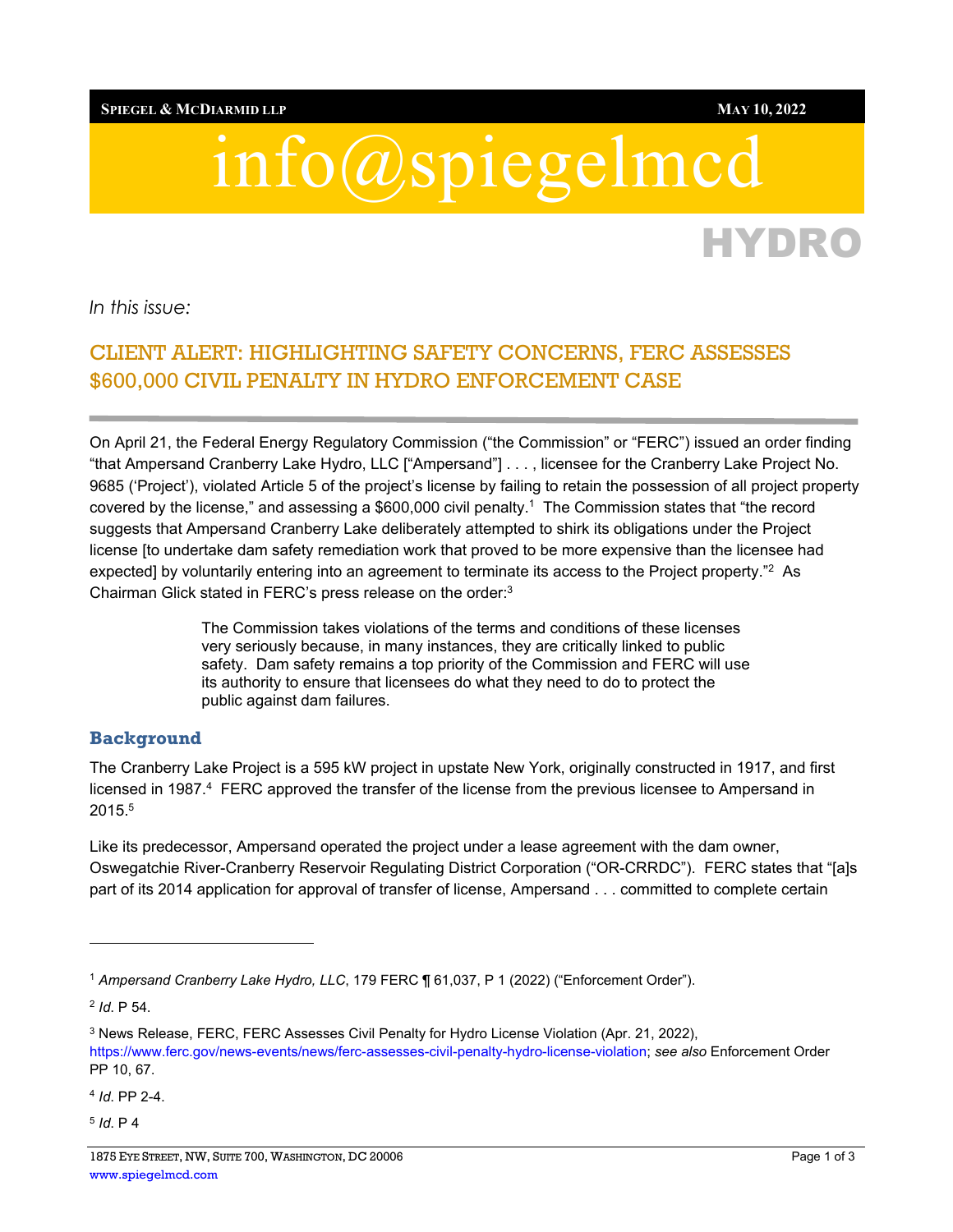dam safety works, including the rehabilitation of the project's fuse plug spillway . . . in the dam's embankment."<sup>6</sup> The fuse plug is an element of the project's earthen embankment "designed to sacrificially fail to prevent overtopping of the reservoir's main dam and save more critical project works from failing."7 Following FERC's approval of the license transfer, an updated cost estimate suggested to Ampersand that rehabilitation would cost more than \$350,000, which was more expensive than it had originally anticipated.<sup>8</sup> Ampersand then began to attempt to renegotiate its lease agreement with OR-CRRDC, threatening more than once to surrender its license in order to avoid paying for the necessary repairs.<sup>9</sup> These attempts were fruitless, and in 2019, OR-CRRDC sued Ampersand, seeking "damages of \$16,471.68 or, as an alternative, an order evicting Ampersand Cranberry Lake from the lease property." 10

FERC staff informed Ampersand that "[i]n the event that the project lease with the dam owner is terminated, [Ampersand] would be in violation of Article 5 and subject to appropriate Commission compliance actions," and that "it is imperative that [Ampersand] continue to work with the current dam owner to retain the necessary property rights under Article 5 throughout [its] license term, including the rights necessary to replace the fuse plug spillway and complete other required repairs to the project."11 In response to Ampersand's statements that it would have to transfer the license to OR-CRRDC or surrender the license if it were to lose access to the dam, FERC staff also noted that "any application to transfer or surrender your project license would have to be approved by the Commission. Further, all dam safety repairs including the necessary modifications to the fuse plug spillway must be completed prior to your submittal of a transfer or surrender application."12

#### **Termination of lease agreement and FERC enforcement proceeding**

On July 6, 2021, Ampersand and OR-CRRDC signed a settlement that terminated the lease.<sup>13</sup> In response, FERC issued an Order to Show Cause and Notice of Proposed Penalty to Ampersand.<sup>14</sup> Ampersand argued that "'the appropriate remedy in this case is immediate termination of the license and transition of the [OR-CRRDC] Dam to state jurisdiction,' not a civil penalty,"15 because it had no choice but to enter into the settlement agreement.<sup>16</sup> FERC was unconvinced, explaining that had Ampersand truly been compelled to sign the settlement, it could seek to have the settlement voided on the grounds of duress.17 On the contrary, FERC found that Ampersand "chose to terminate the lease and relinquish possession of the Project property in

<sup>12</sup> *Id*. P 27 (quoting Nguyen Letter at 3-4); *see also id.* P 29.

<sup>13</sup> *Id*.

<sup>14</sup> *Ampersand Cranberry Lake Hydro, LLC*, 177 FERC ¶ 61,028 (2021) ("Order to Show Cause").

15 Enforcement Order P 37 (quoting Answer of Ampersand Cranberry Lake Hydro, LLC to Order to Show Cause and Notice of Proposed Penalty at 7-8, No. P-9685-034 (Nov. 22, 2021), eLibrary No. 20211122-5166 ("Ampersand Answer")).

<sup>16</sup> *Id*. (citing Ampersand Answer).

<sup>17</sup> *Id*. P 40.

1875 EYE STREET, NW, SUITE 700, WASHINGTON, DC 20006 Page 2 of 3 www.spiegelmcd.com

<sup>6</sup> *Id*. P 11.

<sup>7</sup> *Id*. P 12.

<sup>8</sup> *Id*. P 14.

<sup>9</sup> *Id*. PP 15-18.

<sup>10</sup> *Id*. P 20.

<sup>11</sup> *Id*. P 25 (quoting Letter from Kimberly Nguyen, Environmental and Project Review Branch Chief for the Division of Hydropower Administration and Compliance, to Sayad Moudachirou at 2, No. P-9685-033 (July 23, 2020) ("Nguyen Letter")); *see also* P 27.